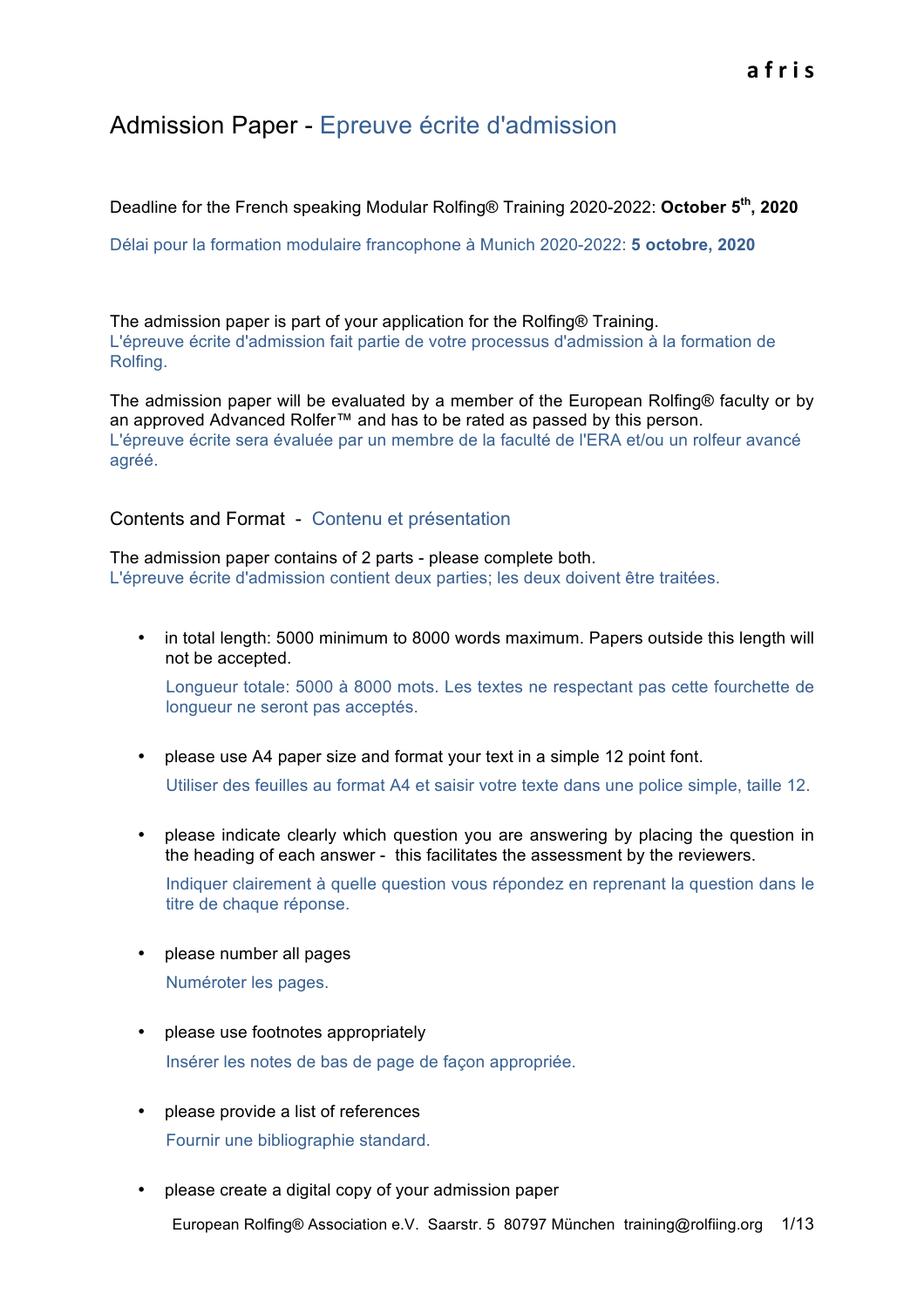Sauvegarder votre travail (copie numérique).

IMPORTANT: Please **DO NOT** mark your admission paper with your name so that we can pass it anonymously to the faculty member who is in charge for the evaluation.

IMPORTANT: votre nom **NE DOIT PAS** figurer sur votre rédaction, de manière à ce que l'administration puisse faire passer votre texte au lecteur de facon anonyme.

Sometimes it happens that parts of the admission paper - or even the entire work - after the assessment by the teacher has to be revised. If this happens in your case, we will inform you promptly and give you the details.

Il arrive parfois que certaines parties de votre épreuve écrite d'admission - ou toute l'épreuve écrite – doive être révisée, après l'évaluation du professeur. Si cela devait vous arriver, vous en seriez informé dans les plus brefs délais, et recevriez les détails des changements à effectuer.

Please make sure that the office receives your admission paper together with all of your application material so that it can be correctly assigned. Please use the checklist on page 5 of this application package.

Assurez-vous que les coordinateurs de la formation ont reçu une copie de votre texte avec le reste de la documentation requise. Utiliser la « check list » pour vous en assurer.

## **Part One - 1ère partie**

Personal information - Informations qui vous concerne personnellement

- 1. Please describe how you came to your decision to apply now for the Rolfing® training. The following questions should be considered: Décrivez s.v.p. comment vous êtes parvenu à la decision de faire une formation de Rolfing® maintenant. Les questions suivantes doivent être considérées:
	- a) Why do you want to become a Rolfer™? Pourquoi souhaitez-vous devenir Rolfeur ?
	- b) What factors have contributed to your decision to become a Rolfer™? Quels sont les facteurs qui ont contribué à votre décision de devenir rolfeur ?
	- c) What makes you feel that this is the appropriate time in your life to start the Rolfing® training? Pour quelles raisons pensez-vous qu'il est opportun pour vous d'entamer la formation à ce stade de votre vie ?

Your answers should reach a minimum of 500 words in total. Vos réponses devraient contenir un minimum de 500 mots au total.

2. A description of your personal experience with your ten Rolfing® sessions (minimum 500 words)

Une description de votre expérience personnelle des dix séances de Rolfing (500 mots minimum).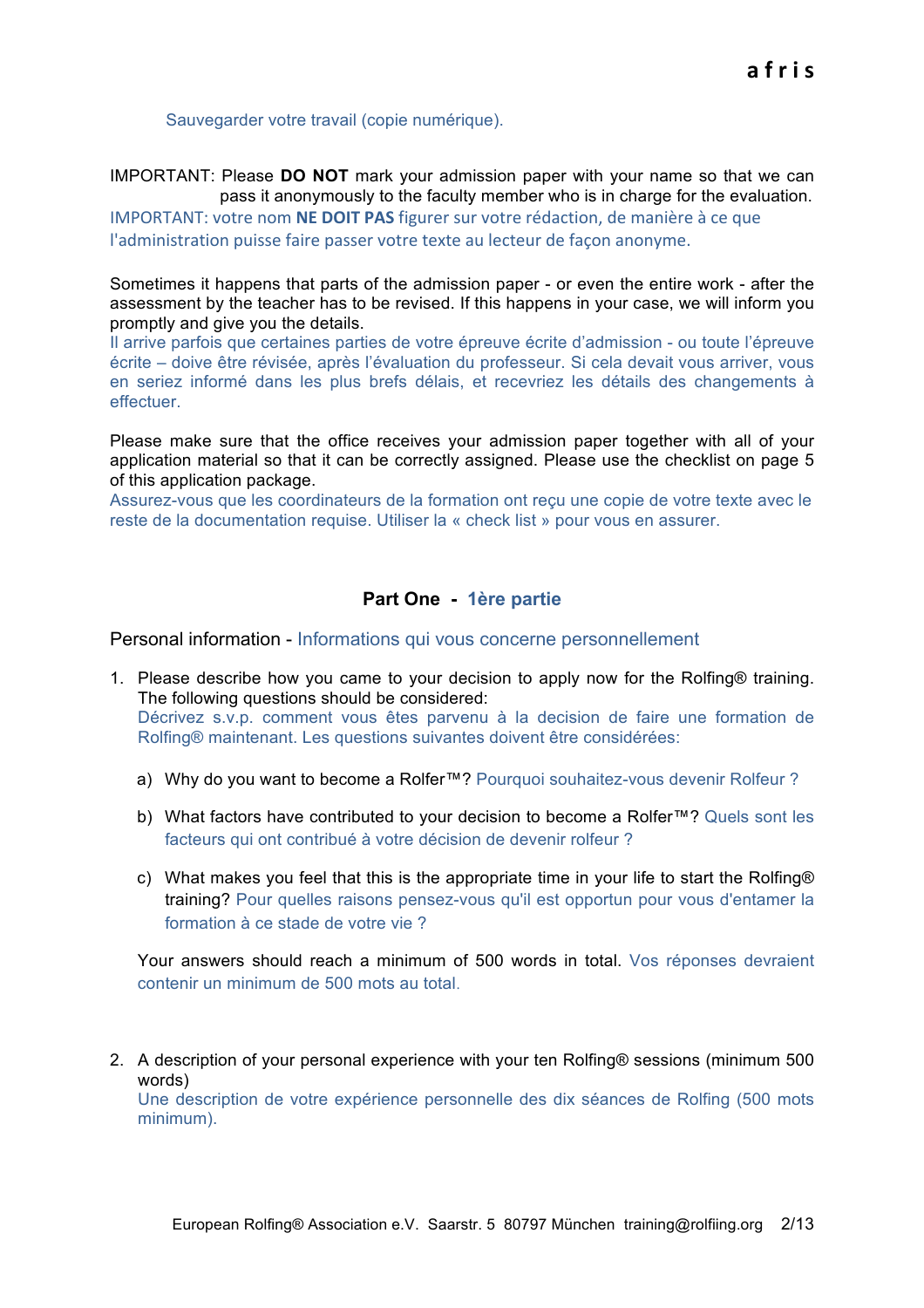# **Part Two - Deuxième partie**

## Anatomy and Physiology - Anatomie et Physiologie

The next part of the admission paper serves two purposes: Cette partie sert deux objectifs:

For the applicant this part offers a way to familiarize with the "world" and the mindset of Rolfer™. Connect your knowledge of anatomy and scientific research with your own body perceptions and explorations. Please then describe what insights you gain.

Pour le candidat, elle constitue un outil pédagogique qui lui permet de penser comme le font les rolfeurs: en reliant l'anatomie et la recherche scientifique à ses propres explorations physiques et aux connaissances ainsi acquises.

For us - the faculty - this part provides a first opportunity to see you as a student. Maybe we can meet already here aspects of your skills and resources - and perhaps it also already shows your potential that can be developed when you get added attention during your Rolfing® training.

Pour la faculté, elle fournit un cadre lui permettant d'apprendre à mieux connaître le candidat, en tant qu'étudiant potentiel, en mettant en évidence ses ressources mais aussi les domaines qui nécessiteront une plus grande attention lorsqu'il sera en formation.

Please answer questions 1, 2, and 3, then, additionally, choose three questions out of questions 4-9.

Prière de répondre aux questions 1, 2 et 3. Ensuite, choisissez 3 questions parmi les questions de 4 à 9.

1. General anatomy - Anatomie générale

1.1) There are different types of joints in the human body - fibrous, cartilaginous and synovial; please give a brief characterization of each of these types of joints.

Il y a trois types d'articulations dans le corps – fibreuses, cartilagineuses et synoviales; décrivez les caractéristiques de ces trois types d'articulations différentes.

1.2) Please name and briefly describe three different synovial joints and include in your description: degrees of freedom, planes, axis and directions of movement.

Citez et décrivez brièvement trois articulations synoviales différentes et mettez-les en lien avec les termes suivants: type et amplitude de mouvement, plans, axes et directions de mouvement.

### 2. Tissue types

Please describe different types of connective tissue and their functions. Décrivez différents types de tissus conjonctifs ainsi que leurs fonctions.

3. Breathing

Please find a quiet place, sit down and take a deep breath. While you are inhaling and exhaling explore and then describe which muscles and anatomical structures you feel are engaged during the movement of your breathing.

Trouvez un endroit tranquille, asseyez-vous et respirez profondément. Alors que vous inspirez et expirez, explorez puis décrivez quels muscles et quelles structures anatomiques sont, selon vous, impliqués dans le mouvement de la respiration.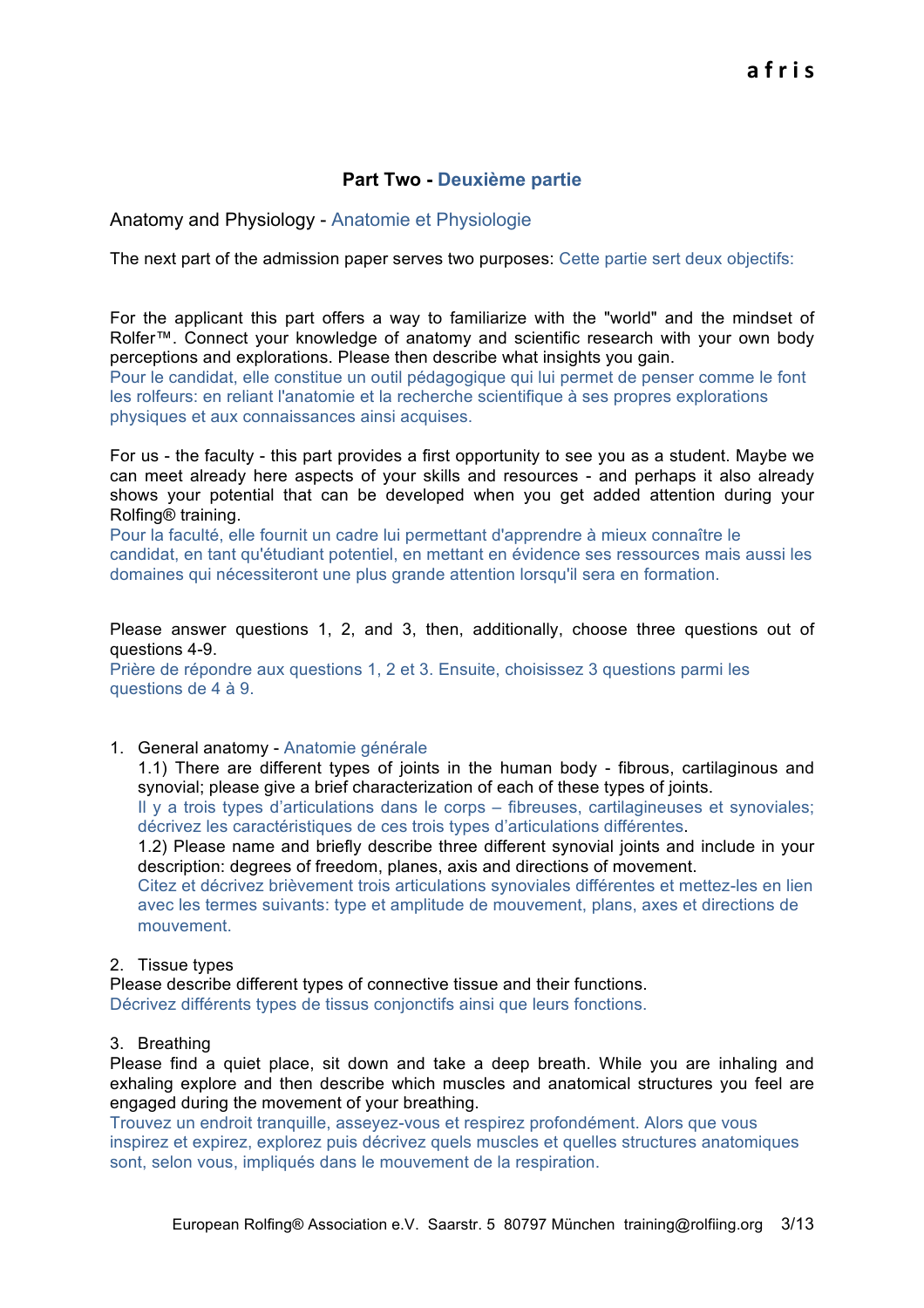Please choose now three questions out of questions 4-9 Choisissez trois des questions 4 à 9 ci-dessous:

### 4. The Foot - Le Pied

Name the bones of the foot and describe how these bones form the foot's three arches (lateral, medial and transverse). Then go on to name the major ligaments and muscles, which maintain the shape of these arches and their relationships.

Citez les os du pied et décrivez comment ces os forment les trois arches du pied (latérale, médiale et transversale). Nommez ensuite les principaux ligaments et muscles qui maintiennent la forme de ces arches et leurs rapports entre eux.

Note: some of the structures you choose may be "local" to the foot and some may connect to the lower leg

Note: certaines des structures que vous choisissez peuvent se limiter au pied et d'autres peuvent être connectées au bas de la jambe.

### 5. The Shoulder - L'épaule

Take a moment to consider your shoulder while standing or sitting. Palpate; explore its range of motion.

Prenez un moment pour observer votre épaule en position debout ou assise. Palpez-là, explorez sa marge de mouvement.

Then using your anatomy reference books answer the following: En vous appuyant sur vos livres d'anatomie de référence, répondez ensuite aux questions suivantes:

- a) List the muscles, which attach the scapula to the axial skeleton. Discuss their role and relationship to each other in stabilizing and moving the scapula in the various movements of the shoulder and arm. Enumérez les muscles qui rattachent l'omoplate au squelette axial. Décrivez leur rôle et la relation entre eux dans la stabilisation et la mobilisation de l'omoplate dans les divers mouvements de l'épaule et du bras.
- b) Name the four rotator cuff muscles. Discuss their effect on the gleno-humeral joint. Do this both in terms of movement and joint stabilization. On which side of the joint is the capsule the weakest? Citez les quatre muscles de la coiffe des rotateurs. Décrivez leur effet sur l'articulation gléno-humérale, tant en termes de mouvement que de stabilisation de l'articulation. De quel côté de l'articulation la capsule est-elle la plus fragile ?
- c) Which are the lateral rotators of the humerus, and which the medial? What other muscles assist in lateral and medial rotation of the humerus? Quels sont les rotateurs latéraux de l'humérus, et quels sont les rotateurs médiaux ? Quels autres muscles interviennent dans la rotation latérale et médiale de l'humérus.